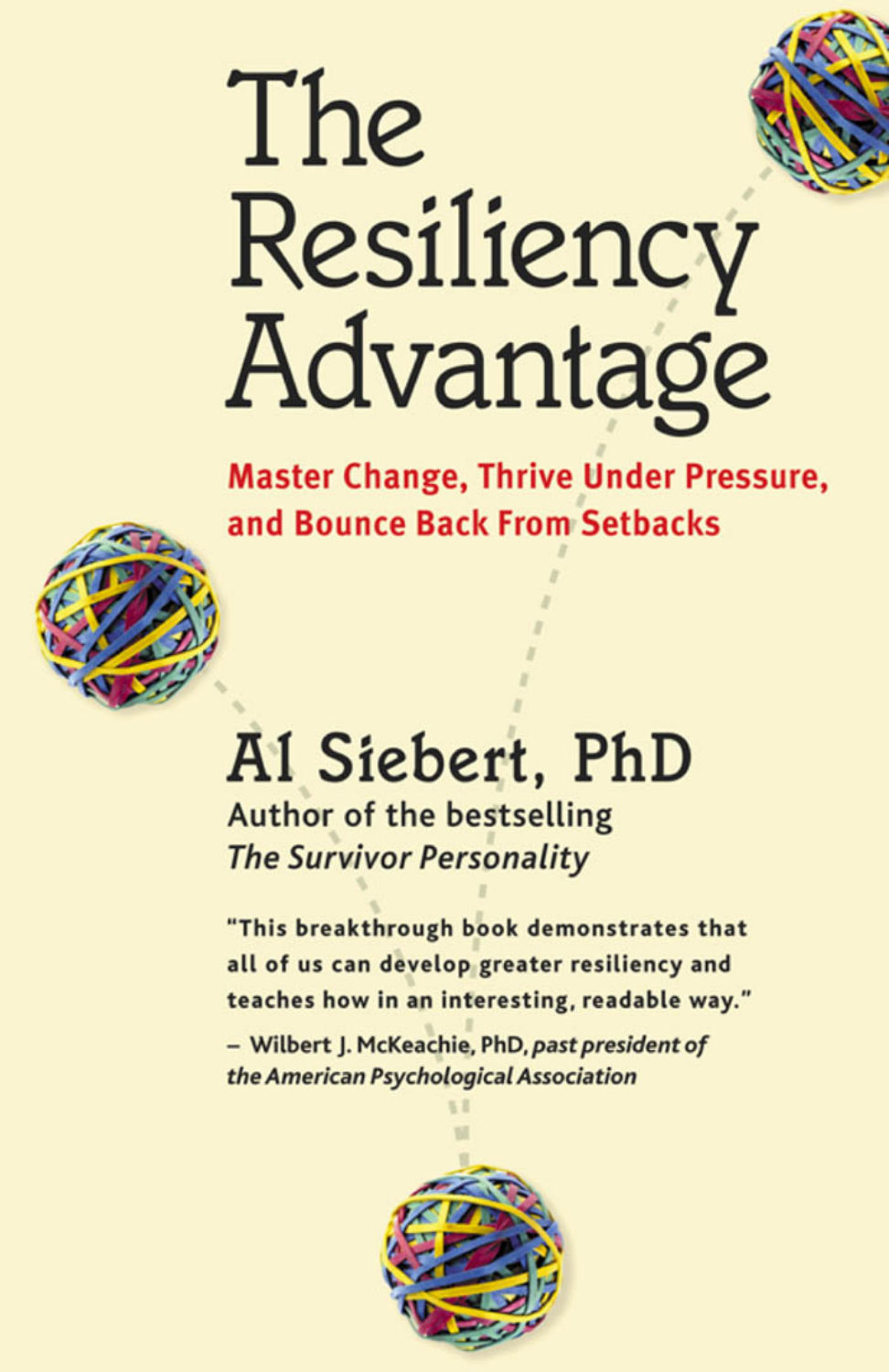An Excerpt From

### *The Resiliency Advantage: Master Change, Thrive Under Pressure, and Bounce Back From Setbacks*

### by Al Siebert Published by Berrett-Koehler Publishers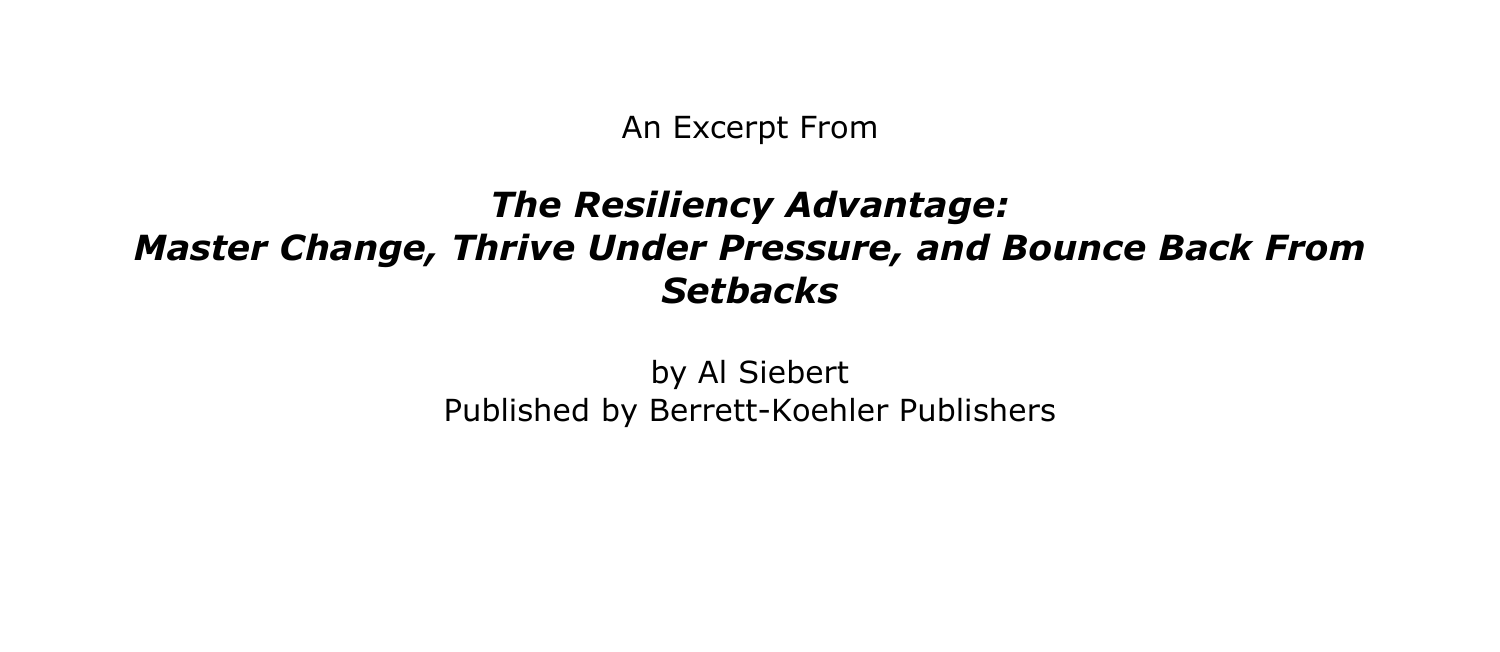# <span id="page-2-0"></span>*Contents*

| $\mathbf{1}$   |                                                                                            |
|----------------|--------------------------------------------------------------------------------------------|
| $\overline{2}$ |                                                                                            |
| 3              |                                                                                            |
| 4              | Level One Resiliency: Optimize Your Health:                                                |
| 5              | Level Two Resiliency:                                                                      |
| 6              | Level Three Resiliency: Strengthen Your                                                    |
| $\overline{7}$ | Level Four Resiliency: Unleash Your Curiosity:<br>Enjoy Learning in the School of Life  91 |
| 8              | Level Four Resiliency: The Power of                                                        |
| 9              | Level Four Resiliency: Integrating Your                                                    |
| 10             | Level Four Resiliency: Allowing Everything<br>to Work Well: The Synergy Talent  139        |
| 11             | Level Five Resiliency: Strengthening Your                                                  |
| 12             | Level Five Resiliency: Mastering Extreme                                                   |
| 13             | Level Five Resiliency: Our Transformational                                                |
|                |                                                                                            |
|                |                                                                                            |
|                |                                                                                            |
|                |                                                                                            |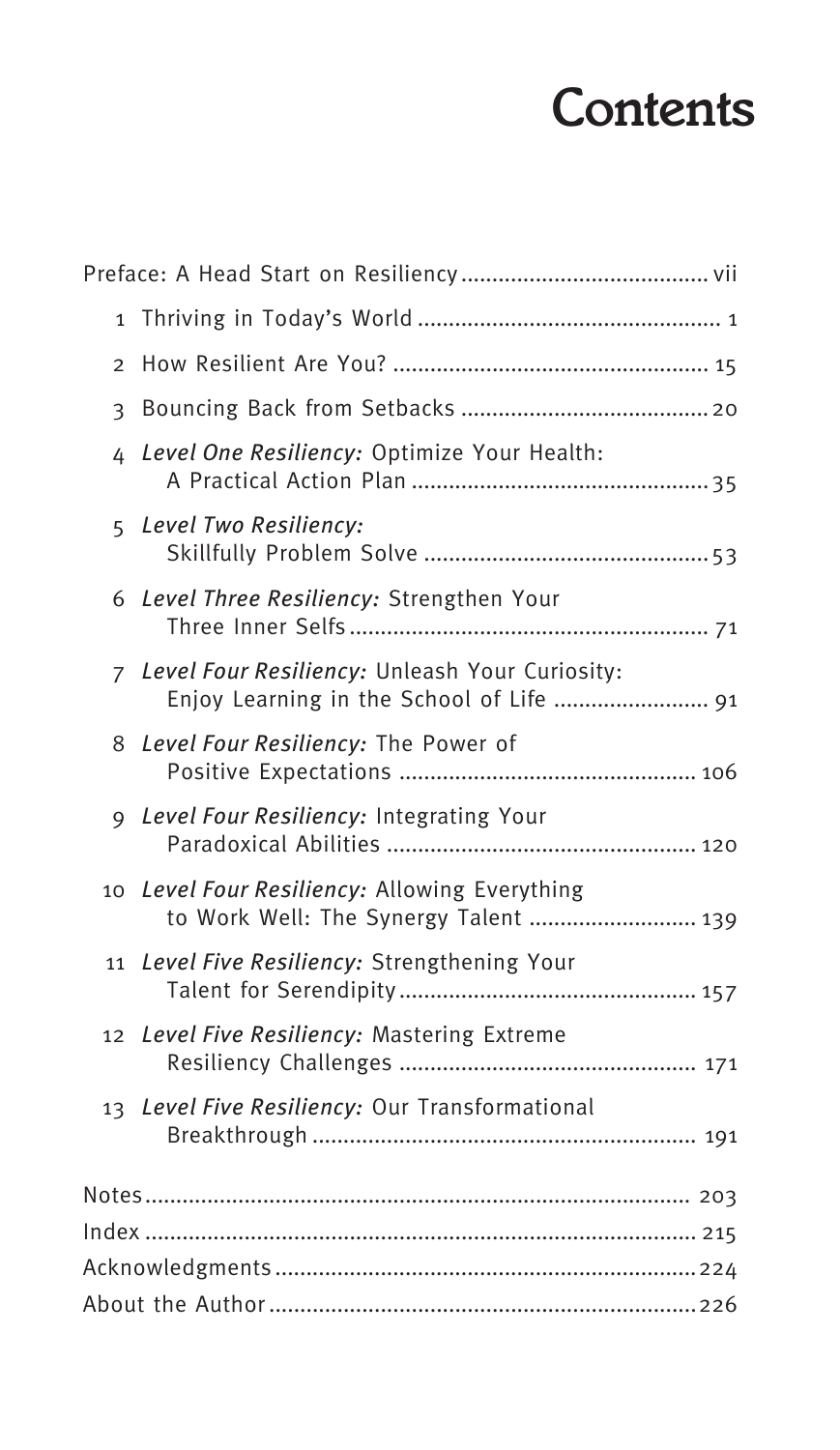## <span id="page-3-0"></span>*Preface*

# *[A Head Start on Resiliency](#page-2-0)*

Have you ever been some place and sensed that something wasn't quite right? I felt that way when I was close to completing my graduate program in clinical psychology. I had a nagging feeling that something was off, but couldn't quite grasp what it was.

Then the answer came to me—like in a cartoon when a light bulb turns on over someone's head. I'd been told over and over that I was going into the mental health profession, but I'd never been given any classes on mental health. I suddenly realized that clinical psychology and psychiatry were not mental health professions; they were mental illness professions.<sup>[1](#page--1-0)</sup>

I saw, for example, that the National Institute of Mental Health had no information available about mental health, indicators of mental health, or how to develop mental health. The entire focus of the NIMH was (and still is) to research causes and treatments of mental illnesses.[2](#page--1-0)

To help overcome this deficit in my education, I gave the students in a course I was teaching a special term-paper assignment. They had to describe "A Psychologically Healthy Person."

Reading term papers written by thirty psychology majors gave me an overview of what was known at the time, but mostly their papers showed that the field of psychology contained little knowledge about individuals with excellent mental health. The standard view was that mental health is assumed to exist in people without symptoms of mental illness.

After I graduated, I started a personal research project to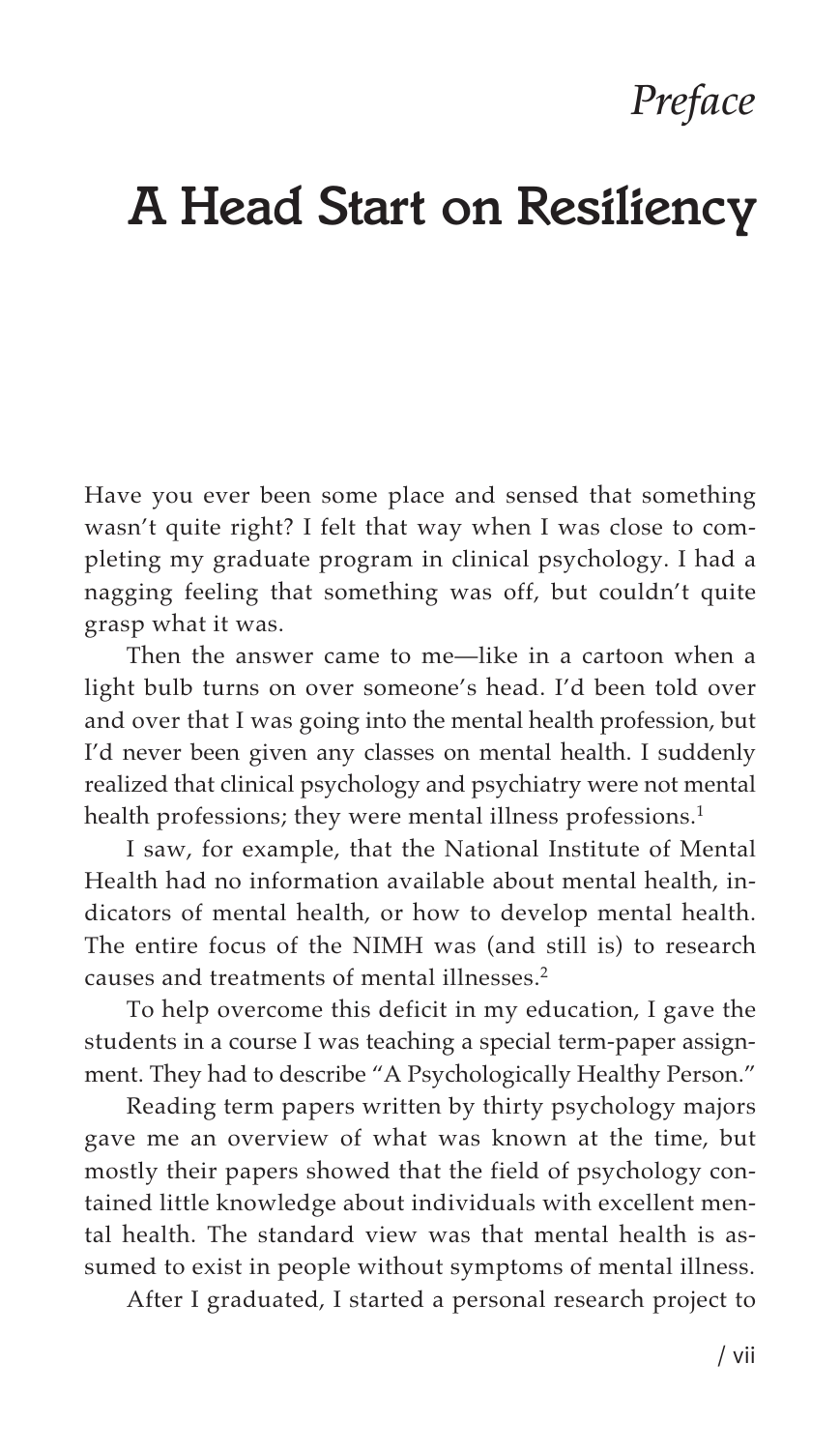understand people so mentally healthy they can survive extreme life adversities without becoming psychological casualties, and emerge stronger than before. I thought back to the combat survivors I'd served with in the paratroopers after the Korean War. During my three years with them, I saw that it wasn't luck or chance that they were the few that came back alive. Something about them as people had tipped the scales in their favor.

I remembered being fascinated with Dr. Viktor Frankl, when he came to my college to speak about his experiences in the Nazi death camps during the Holocaust. He was not bitter or angry; he was a happy man.

I become intrigued with what Abraham Maslow called a "continental divide" principle. "I use this principle," he wrote, "to describe the fact that stress will break people altogether if they are in the beginning too weak to stand distress, or else, if they are already strong enough to take the stress in the first place, that same stress, if they come through it, will strengthen them, temper them, and make them stronger.["3](#page--1-0)

I wondered, "Why do some people emerge from extreme difficulties stronger and better than before? How do they do that?"

I read books by survivors and interviewed hundreds of people willing to talk about their survival experiences. I explored survivor resiliency at depths never taught in any psychology courses. Instead of using traditional research methods, I asked questions and listened until a consistent pattern took form. I explored the territory until a map revealed itself to me. After many years of listening and learning, I developed a good understanding of what I call "the survivor personality."

My findings about life's best survivors were published in *The Survivor Personality* in 1996. When it came out, I received requests from many corporations, professional associations, education and healthcare groups wanting to know how to use the survivor personality traits to cope with workplace challenges. Almost half the requests came from public-sector groups struggling to sustain essential services after layoffs and budget reductions.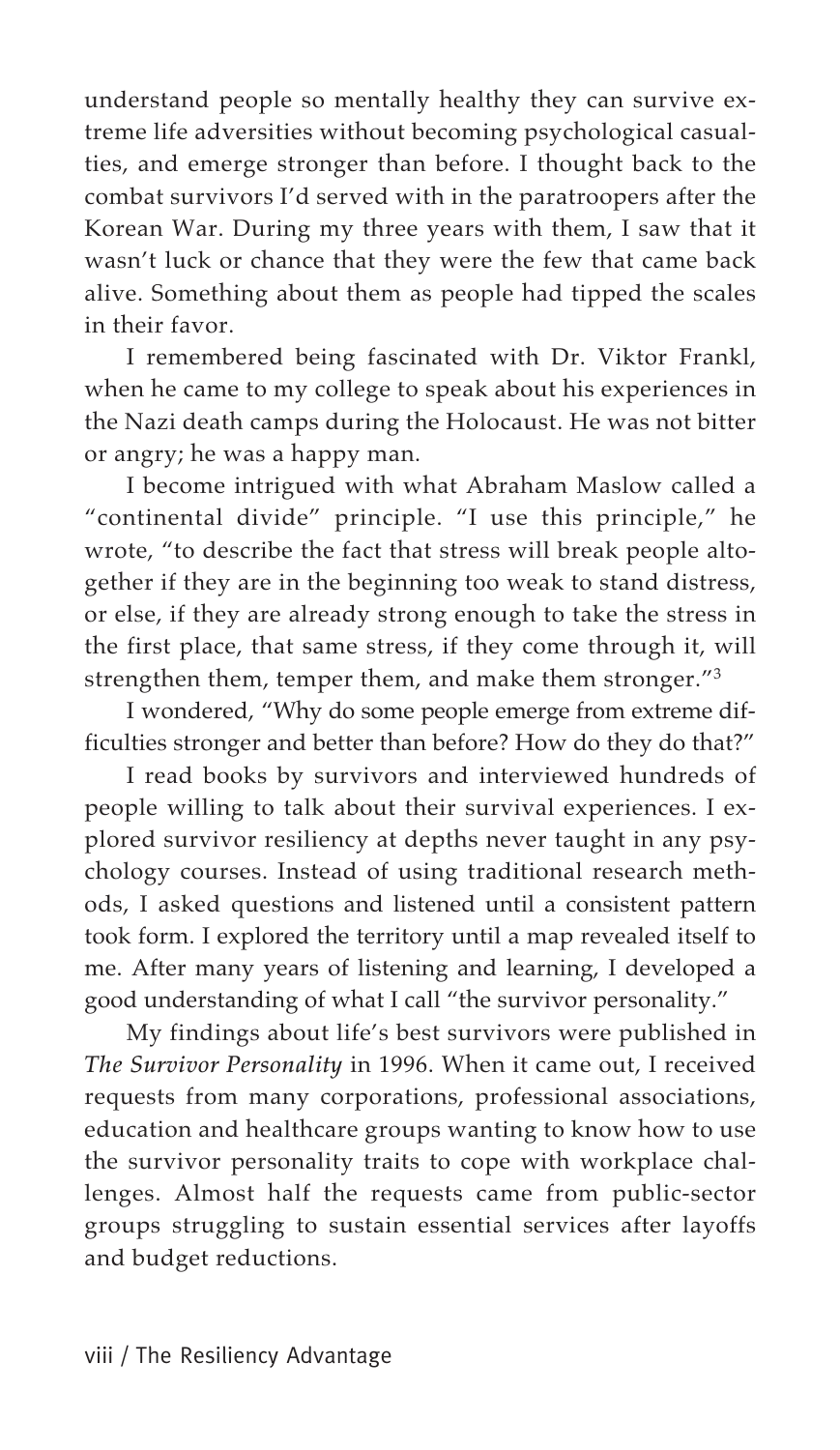Ten years of teaching and speaking about how to be resilient led to this book. *The Resiliency Advantage* picks up where *The Survivor Personality* left off. This book is unique in many ways:

- ✦ Most books by psychologists and psychiatrists with "resiliency" titles are recovery books written for emotionally traumatized people wanting to live normal lives. In contrast, *The Resiliency Advantage* shows basically healthy people how to become better and better at handling turbulent change, nonstop pressure, and life-disrupting setbacks.
- ✦ It is written more like an owner's manual than a self-help book. It explains how you can access and benefit from many inborn abilities that few people use very well. It describes principles and processes that lead to becoming resilient, and provides resiliency development guidelines showing how to apply the information in your circumstances as you think best.
- $\triangle$  It is the first book to describe the different levels of resiliency that people achieve. Just as students in martial arts must learn basic skills before they can acquire higher levels of skill, this book shows how certain basic resiliency skills provide the foundation for mastering higherlevel abilities.
- ✦ It is the first job-related, coping-skills book to include challenges faced by public-sector employees. *The Resiliency Advantage* recognizes that people who work in the public sector need and appreciate useful resiliency guidelines as much as those who work in the private sector or are self-employed.
- ✦ This book is also an invitation to participate in a breakthrough journey of discovery. Chapter 13 lists many indicators that we humans are transforming to a different way of being human. As you develop your resiliency strengths, you will find that you can handle a world of constant, disruptive change easily and naturally.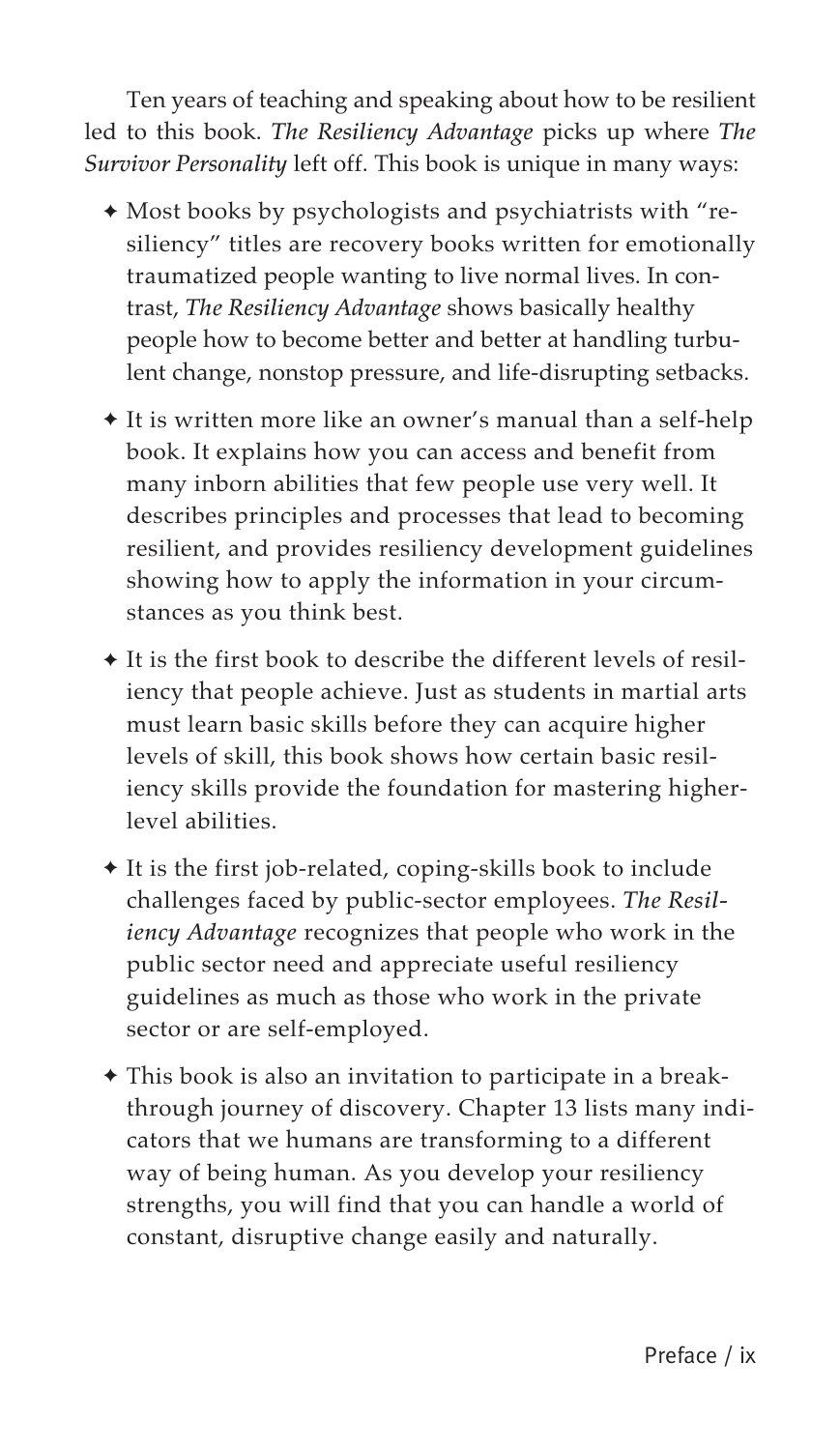These are challenging times. We are in a turbulent era. One in which too much change is happening too fast for many people. *The Resiliency Advantage* gives you a head start over those who don't want to learn skills for handling constant change and difficult developments. This book shows you how to sustain strong, healthy energy in non-stop change, bounce back quickly from setbacks, and gain strength from adversities.

> *Al Siebert, PhD,* Director The Resiliency Center Portland, Oregon *March, 2005*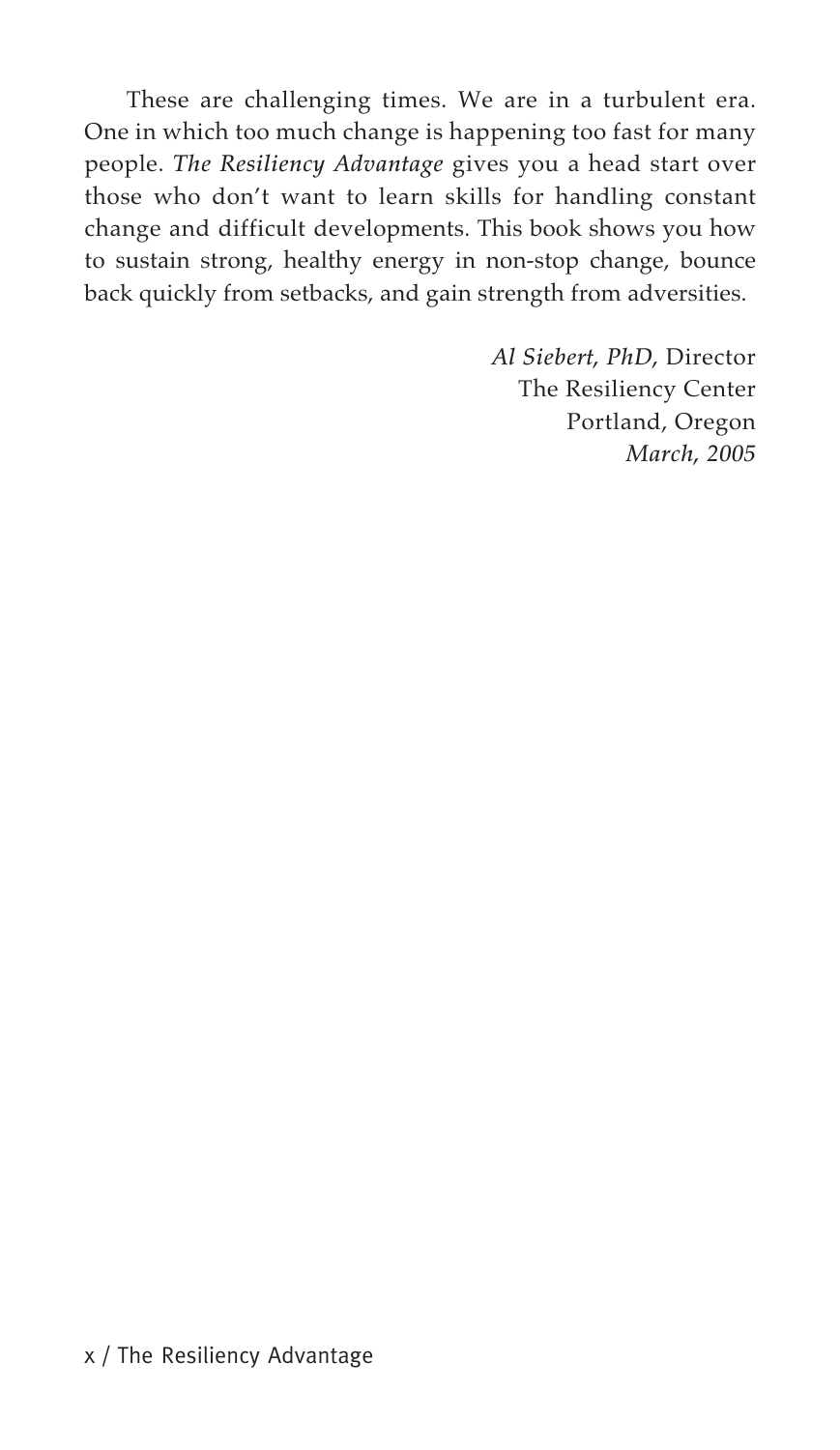### <span id="page-7-0"></span>*Chapter One*

# *[Thriving in Today's World](#page-2-0)*

Cynthia Dailey-Hewkin poured herself a hot cup of coffee, sat down at the little table in her kitchen, and opened the morning paper. Her eyes widened, her jaw dropped open when she saw the front-page headline announcing that the Trojan nuclear plant where she worked was going to shut down. She was shocked. Her first thought was, "Oh no! What am I going to do?"

Cynthia says, "The plant closure came at a particularly difficult time in my life. I was going through a divorce after being married twenty-eight years, and my mother was dying of a brain tumor. Now I was losing my job."[1](#page--1-0)

. . . . . . . . . . . . . .

How do you respond to extreme setbacks? People react to life's rough blows in many different ways. Some emotionally explode. They become enraged and flail around. They have emotional tantrums in which they may want to hurt someone. A few become physically violent.

Others do the opposite. They implode. They go numb. They feel so helpless and overwhelmed they can't even try to cope with what has happened.

Some people portray themselves as victims. They blame others for ruining their lives. They spiral downward, mired in unhappy thoughts and feelings. "This isn't fair," they complain over and over. "Look at what they've done to me now."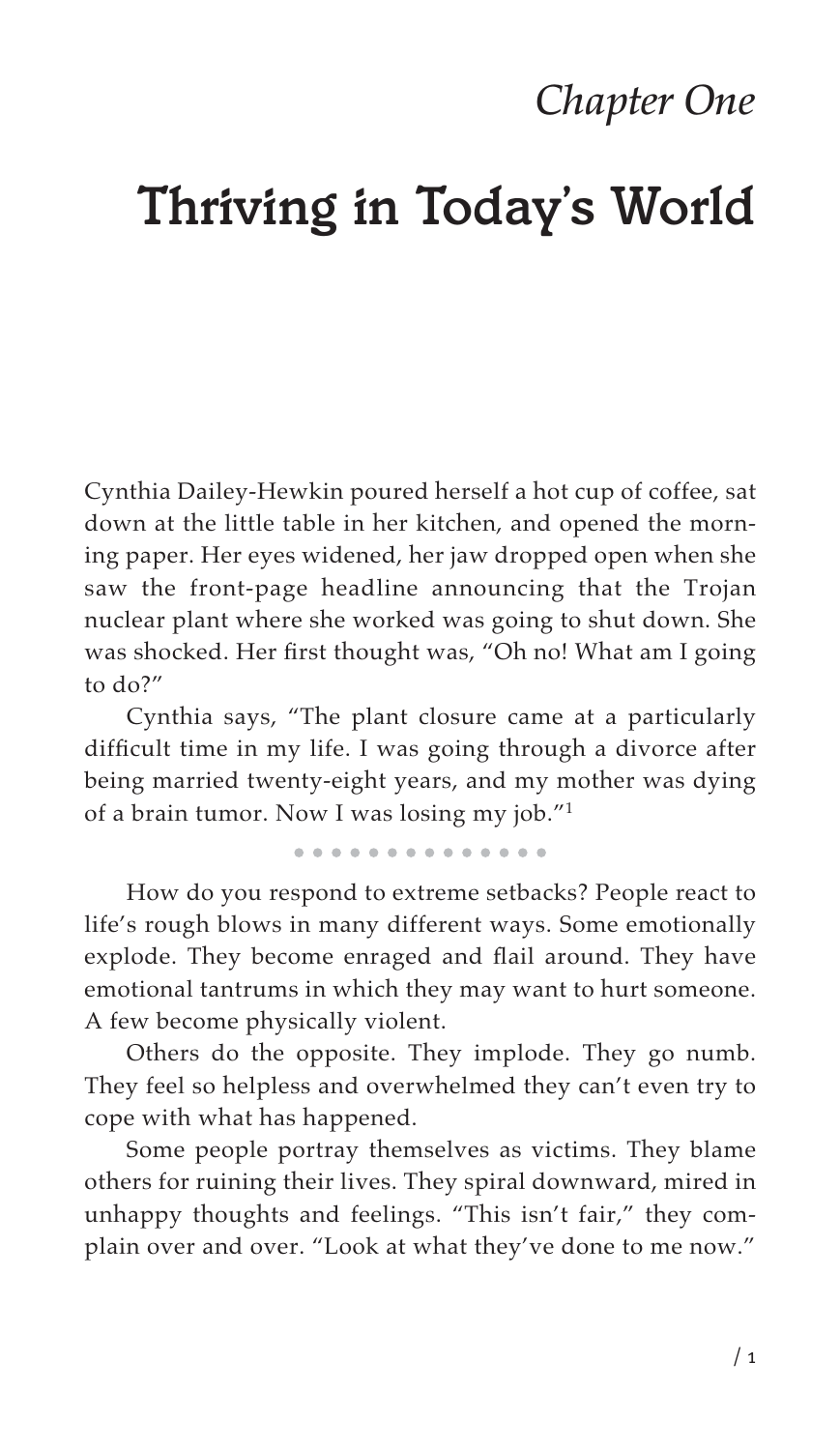

<sup>© 1993, 1996</sup> Al Siebert

Then, as shown above, there is another group, the people who get through their distress, orient quickly to the new reality, and cope with immediate challenges. They bounce back and often spiral upward, stronger and better than before. In the workplace, they convert what could be a major career loss into finding an even better new career.

Highly resilient people are flexible, adapt to new circumstances quickly, and thrive in constant change. Most importantly, they *expect* to bounce back and feel confident they will. They have a knack for creating good luck out of circumstances that many others see as bad luck.

In the past, individuals had to learn how to become resilient on their own. Now, for the first time, the new science of resiliency psychology can show you how to become quickly and easily resilient in a way that fits your world. Research into coping, optimism, hardiness, stress-resistance, post-traumatic growth, creativity, emotional intelligence, and the survivor personality has identified the main attributes of resiliency. In the chapters ahead, you will learn how to use knowledge gained from the latest psychology research to develop your unique way of being resilient.

#### *Avoiding the Victim Reaction*

Sadly, some people get stuck in the victim/blaming mode when their lives are disrupted. They reject all suggestions on how to cope with what happened. They won't take steps to overcome their difficulties even after the crisis is over. Get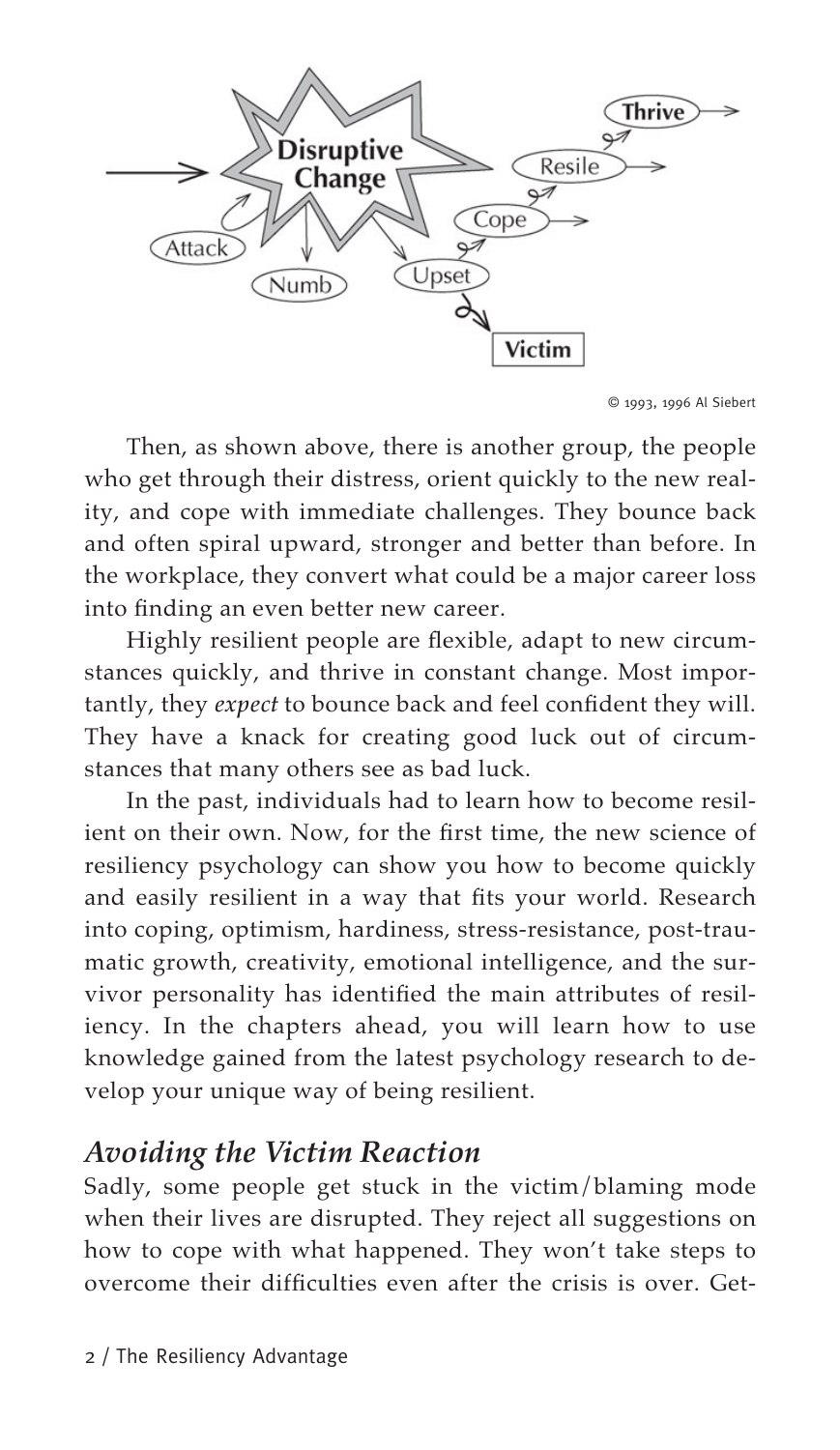ting stuck in this frame of mind is like tying a rope around your feet and then trying to run a race—it's a major handicap. Victim thinking keeps people feeling helpless, and by blaming others for their bad situations, they place responsibility on others for making their lives better.

Reaction" is used here in the sense of a reflex that happens "without any conscious thought or feeling of choices. Response" indicates that your actions after a threat or " setback are guided by conscious choices.

Blaming others for ruining the life you had will block you from bouncing back. Blaming an organization's executives, "the government," self-serving politicians, administrators who lack emotional intelligence, cheap foreign labor, stock market managers, taxpayers, or any person or group for ruining your life keeps you in a non-resilient victim state in which you do not take resiliency actions.

Your opinion is probably right, of course. As corporate consultant Gary Hamel has observed, "The world is becoming turbulent faster than organizations are becoming resilient."[2](#page--1-0) The chaos of change in today's world is beyond the ability of most organizations to handle well. Some executives and administrators manage their organizations in ways that hamper employee resiliency. Changes in the workplace occur so often now that very few employees have up-to-date job descriptions. And it isn't just frequent, disruptive change that must be handled. Morale suffers when friendships with co-workers are disrupted by reorganization, downsizing, and layoffs. Pride in one's work can be hard to maintain when a system you developed for doing things is tossed out and a new system that doesn't work as well is imposed on you.

When groups of employees make lists of their challenges and difficulties, they often tell me that there may be an impressive mission statement posted in the front lobby, but back where they work, they feel pressured to do more work of better quality in less time, with fewer people, in new ways,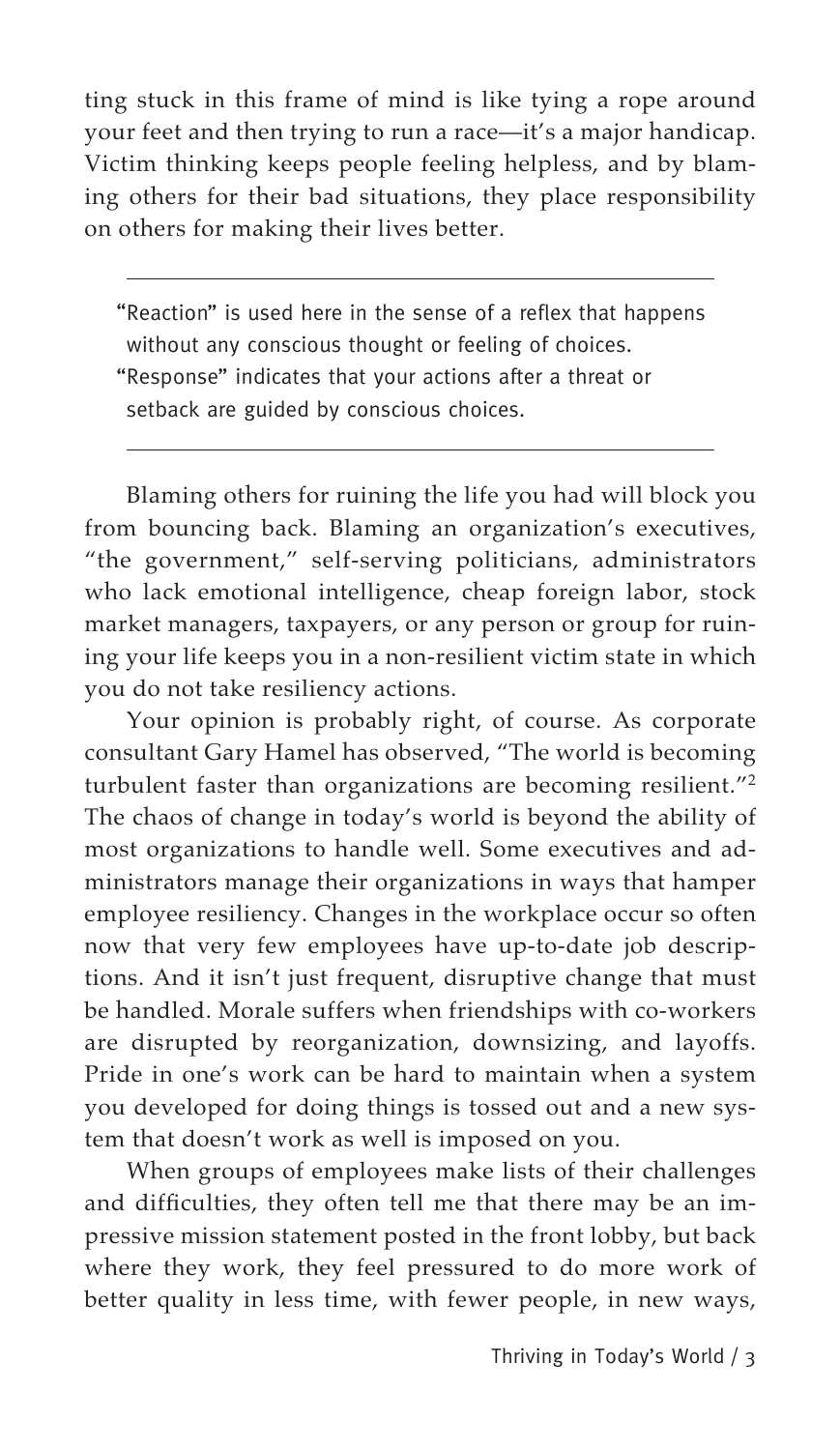using new technology and new methods on a reduced budget—while worrying if their jobs are safe. An older manager in a large retail store said, "It used to be that when you took on a bigger workload, worked through your lunch hour, and took work home, you were trying to get a promotion. Now it means you may be able to keep your job three months longer."

The shock of an unexpected layoff can be devastating to someone who has enjoyed strong career progress and expects even more career success. Some people feel crushed and remain depressed for a long time. Some may settle for much lower paying jobs and drift into bitterness about how they feel mistreated. A former manager of a manufacturing plant kept telling upper level executives that they shouldn't change anything in "his" plant because everything was working fine and his operation was profitable. When they fired him because he refused to consider making changes they wanted, he did not cope well. Three years later, he still felt angry and bitter as he worked to support his family by driving a taxicab in Chicago—an occupation he felt was beneath him.

Negative emotions such as fear, anger, anxiety, distress, helplessness, and hopelessness decrease your ability to solve the problems you face, and they weaken your resiliency. Constant fears and worries weaken your immune system and increase your vulnerability to illnesses. Taking tranquilizers is not a good long-term solution; neither is using alcohol to sleep at night and stimulants to become energized in the morning.

The situation is serious. At the present time, one out of six Americans uses tranquilizers regularly. According to current US Food and Drug Administration figures, approximately 1.5 million adults are tranquilizer addicts, and tranquilizer misusers currently outnumber abusers of illicit drugs.[3](#page--1-0)

A significant benefit from developing resiliency strengths is that you cope so well that you are less likely to need tranquilizers. If the organization you work for is unstable because the executives and administrators can't manage rapid change, it's possible to find ways to handle the pressure and keep bouncing back without anxiety attacks.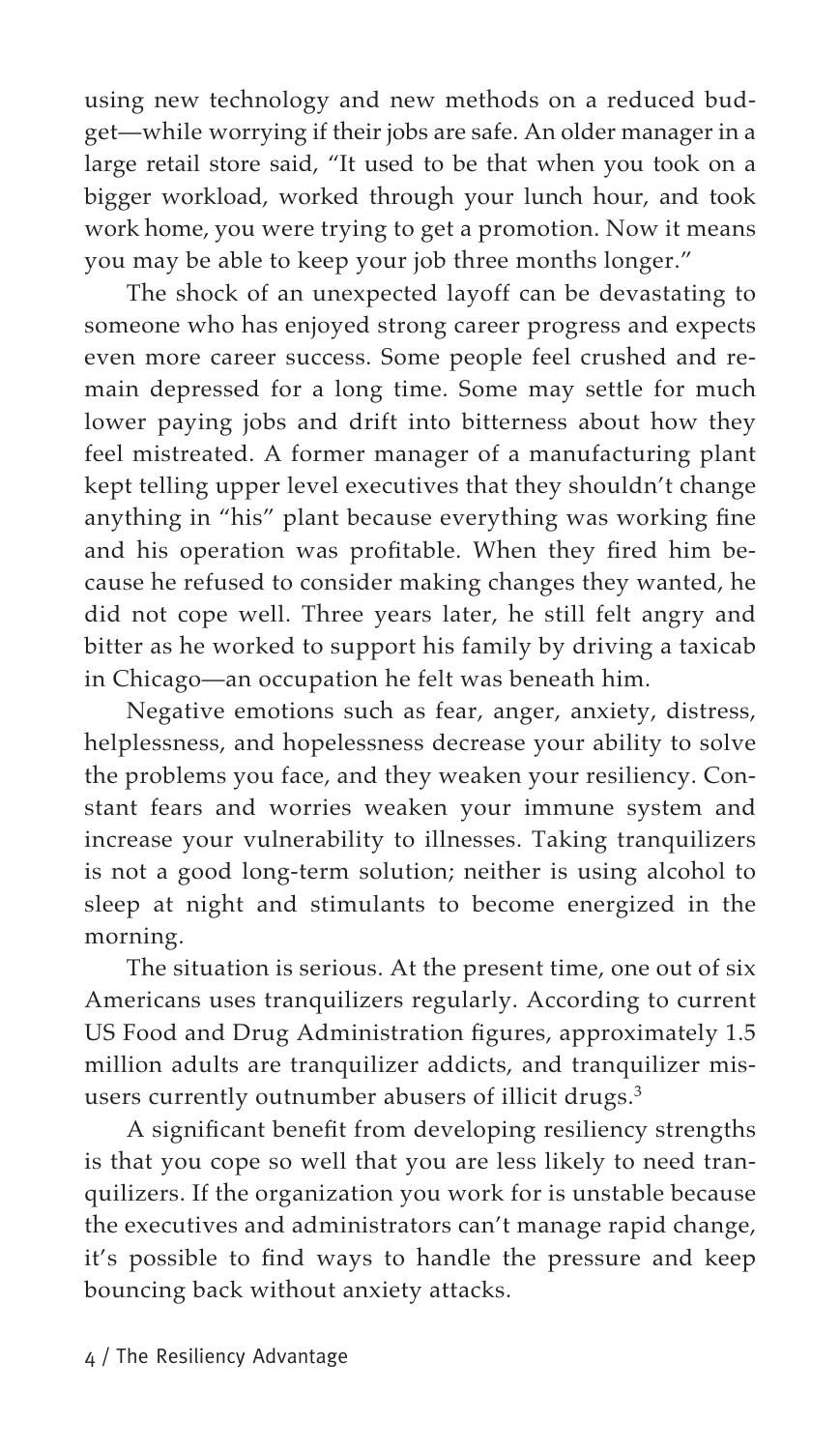#### *The Resiliency Response—Not Easy, But Worth the Effort*

Resiliency means being able to bounce back from life developments that may feel totally overwhelming at first. When resilient people have their lives disrupted they handle their feelings in healthy ways. They allow themselves to feel grief, anger, loss, and confusion when hurt and distressed, but they don't let it become a permanent feeling state. An unexpected outcome is that they not only heal, they often bounce back stronger than before. They are examples of Wilhelm Nietzsche's famous statement, "That which does not kill me makes me stronger."[4](#page--1-0)

This is why resilient people usually handle major difficulties easier than others. They expect to rebuild their disrupted lives in a new way that works for them, and the struggle to overcome adversity develops new strengths in them.

#### **Definitions:**

*Resilience, resilient,* and *resiliency* refer to the ability to

- $\blacktriangleright$  cope well with high levels of ongoing disruptive change;
- $\blacktriangleright$  sustain good health and energy when under constant pressure;
- $\blacktriangleright$  bounce back easily from setbacks;
- overcome adversities;
- $\blacktriangleright$  change to a new way of working and living when an old way is no longer possible; and
- $\blacktriangleright$  do all this without acting in dysfunctional or harmful ways.

If you look in an unabridged dictionary, you will see that "resile" is the verb for resilience and "resiling" is the adverb. The words "resile" and "resiling" will be used in this book at times to emphasize that resiliency is something you *do,* more than something you *have.*

Resilience is more important than ever in today's world. The volatile and chaotic period we are going through will not end soon. To sustain a good life for yourself and your family, you must be much more resilient than people had to be in the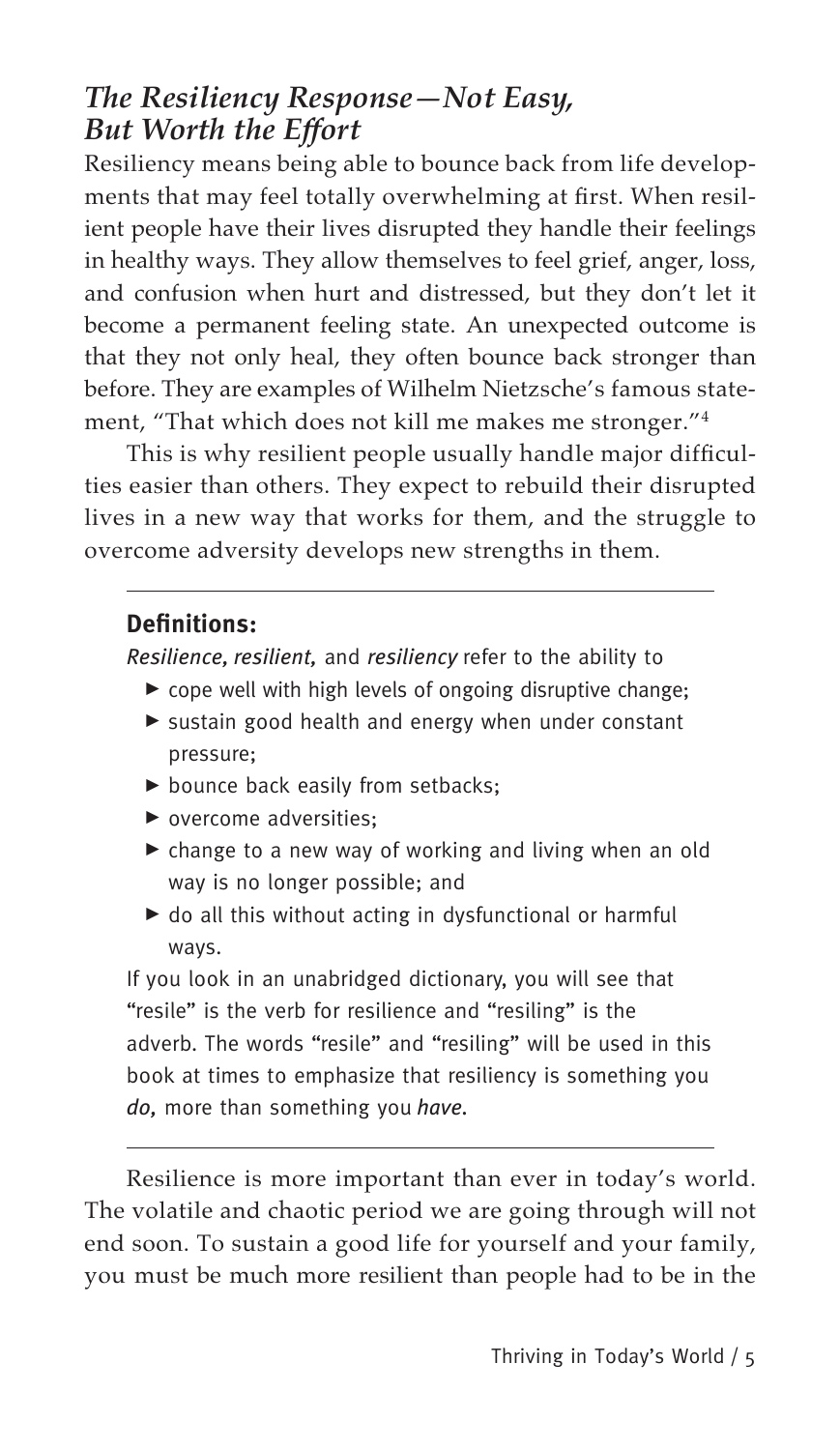past. People with resiliency skills have a significant advantage over those who feel helpless or react like victims. In this world of life-disrupting, nonstop change

- ✦ Corporations with highly resilient employees have an advantage over their less resilient competitors.
- ✦ During downsizing, a resilient worker with a wide range of skills has better chance of being kept on.
- ✦ When many people are applying for one job, a resilient person has a better chance of being hired.
- ✦ When your old job skills are no longer needed, you are quick to learn a new way to earn an income.
- ✦ During economic hardship, resilient people give their families a better chance of pulling through and bouncing back.
- ✦ Resilient people help their communities get through hard times better.
- ✦ Resiliency is crucial when there are the added challenges of physical injury or living through a terrorist attack.
- ✦ A resilient person is best at making difficult situations work well.
- ✦ Resilient people are less likely to become ill during difficult times.

Resiliency is an essential skill in every job sector—in corporations, small businesses, public agencies, professional services, and the self-employed—especially during times of turmoil. It is important to understand that when you are hit with life-disrupting events, you will never be the same again. You either cope or you crumble; you become better or bitter; you emerge stronger or weaker.

. . . . . . . . . . . . . .

Cynthia Dailey-Hewkin sat and stared out her kitchen window as she absorbed the shock of learning about the closure of the nuclear plant where she worked. "I'd left a difficult, twenty-eight-year marriage," she says, "to set out on my own with little money. I'd moved out of a nice home into a low-rent apartment that I hated. I'd been through weeks of my mother dying. All things considered, when I compared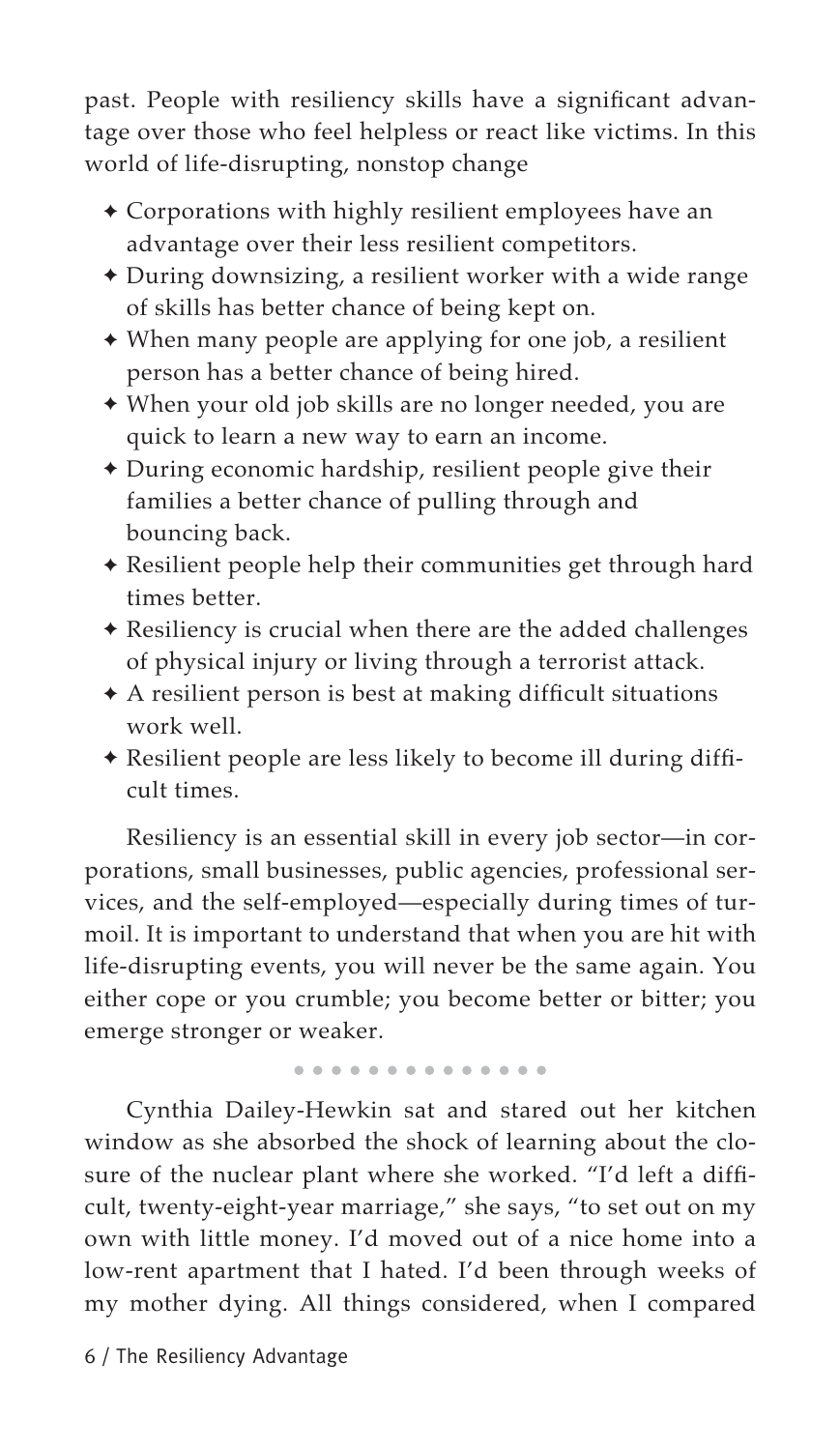losing my job to everything else I'd been through, it wasn't the worst. It was one more challenge I had to add to my list."

At the plant, her co-workers expressed anguish, anger, dismay, and many other feelings. Cynthia listened to them and occasionally offered suggestions on how to cope.

Cynthia avoided self-pity. She thought back to some wise counseling she had received from a chaplain when she had sought help about her troubled marriage. "The chaplain told me to list six things I can do, then pick one and do it." Now she asked herself, "What can I do?" She outlined a plan to cope with her income loss and listed steps she would take to search for a new job. "I never felt like a victim," she said, "and never blamed anyone. I told myself, 'This is just life.'"

The closing of the nuclear plant and the related layoffs occurred in phases extending many months. Cynthia was told she had about eight months before her job would end. She felt compassion for her co-workers worried about future financial difficulties. She asked herself, "What can I do to help?"

"I like to write," she said, "so I contacted the editor of the Trojan Plant newsletter and offered to write a column with money-saving hints. He was enthusiastic. He gave me my own column, 'Saving with Cynthia.' Kind of corny, but it had a nice big heading! People reading it were most appreciative." Cynthia found herself doing informal career counseling. "I found I had a knack for helping people identify their best skills and find new jobs."

Cynthia applied for jobs, but without success. She remembers that "it felt scary. We were competing against our coworkers for every job opening announced by Portland General Electric, the parent company. Interviews were often held at the plant, and sometimes there would be lines of people applying for the same job."

Meanwhile, her helpfulness to her co-workers and "cando" spirit impressed the managers in the human resources department at PGE's corporate headquarters. She said, "They called me and said they wanted me to work in HR! I felt elated! I started my new HR job on the Monday after my job at the Trojan plant ended. I didn't lose one day of work or any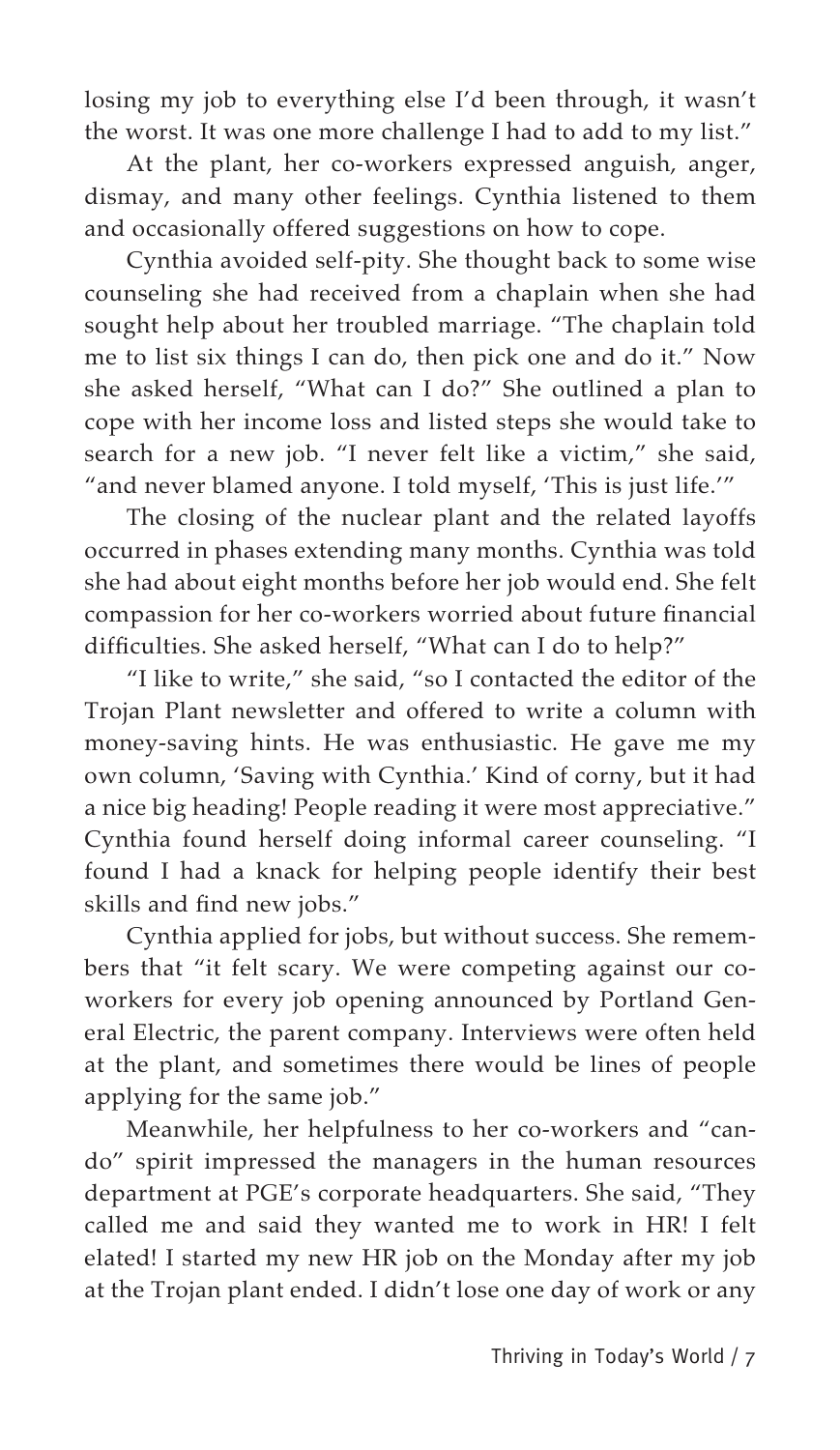benefits, and they paid me more than I'd been earning at Trojan. Things worked out much better than I'd imagined."

Cynthia remarried several years later and moved with her husband to another city. Her career changes have continued. Today she has her "dream job," working as an employment specialist in a college career center offering free services to the unemployed. She says, "If it weren't for the layoff at Trojan, none of this would have happened! It helped open the doors for me to a whole new world."

. . . . . . . . . . . . . .

Notice that Cynthia said she never let herself feel like a victim. Her reaction was to focus on handling the many challenges and help her co-workers as well. She dealt with her situation in her way, and the outcome was even better than she dreamed possible.

#### *Learning to Be Resilient*

In the past, individuals had to find ways to be resilient on their own. Now, however, the emerging new science of resiliency psychology has identified what strengths to acquire and how almost anyone can develop them. The resiliency guidelines in this book focus mainly on resiliency in the workplace, but they apply broadly to all aspects of life. By developing resiliency skills and strengths where you work, you then have those same skills available if hit by difficult or trying circumstances in any other area of your life. The most empowering finding in resiliency-psychology research is that you have an inborn predisposition to become resilient and change-proficient. The personal resiliency plan in this book shows you how to

- ✦ remain calm under pressure, bounce back from setbacks, and avoid resiliency fatigue;
- ✦ improve your problem-solving skills by using three different methods: analytical, creative, and practical;
- ✦ keep a playful sense of humor, optimism, and positive feelings during rough times;
- ✦ break free from inner barriers to resiliency by strengthen-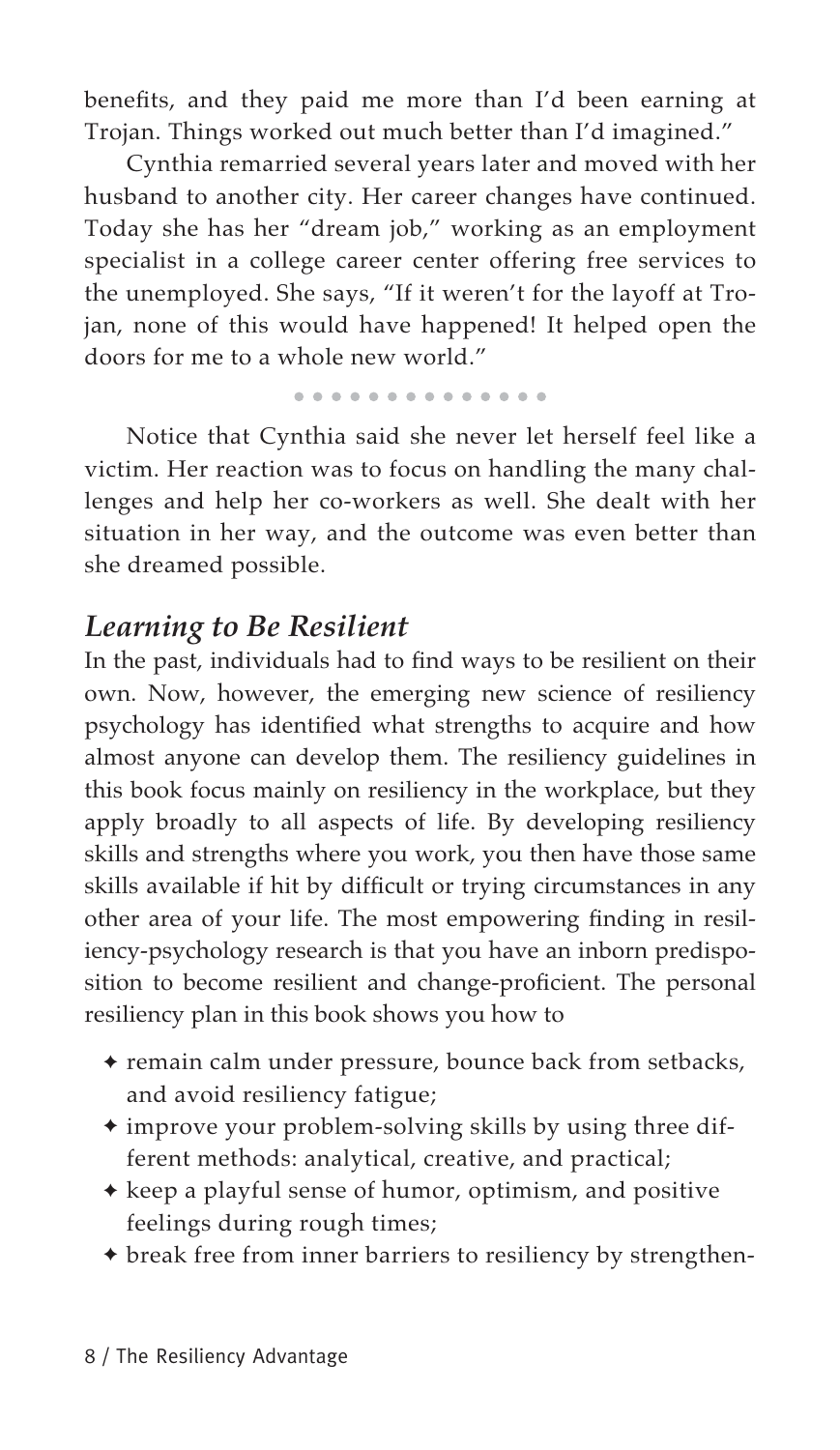ing your inner "selfs" in healthy ways and overcoming the "good child" handicap;

- ✦ overcome tendencies to feel like a victim, and stay detached from "victim" reactions in others;
- ✦ value your complex qualities such as selfish unselfishness, optimistic pessimism, and cooperative nonconformity;
- ✦ develop your unique way of being resilient by being both self-reliant and socially responsible;
- ✦ discover how your natural desire to learn is what leads to your life getting better and better;
- ✦ become skillful at having things work well for you and others;
- ✦ convert misfortune into good fortune; and
- ✦ master the art of resiliency.

This book will not tell you what to do or how to act or think. You've had too much of that in your life. People *trained* to think, feel, and perform as instructed may be prepared for expected difficulties, but not for unexpected or unique difficulties. "Trained" people fear change and don't problem solve quickly in unexpected circumstances, not in the way that resilient people do. Resilient people are those who consciously decide that somehow, some way, they will do the very best they can to survive, cope, and make things turn out well.

Your resiliency strengths come from self-motivated, selfmanaged efforts to develop resiliency skills. Some people who hear or read about ways to become more resilient mistakenly think that the power lies in the recommended method. They go through the steps in a detached way thinking that the technique will make things better. Then when things don't turn out well, they blame the technique for not working. This is like tossing a can opener at a can of food and then blaming the can opener when the can doesn't open.

While writing this book, I received an e-mail from a man feeling distressed and angry about losing his job. At the end of my reply to him, I sent him a link to my website article, "Guidelines for Handling the Emotional Side of Job Loss and Job Search."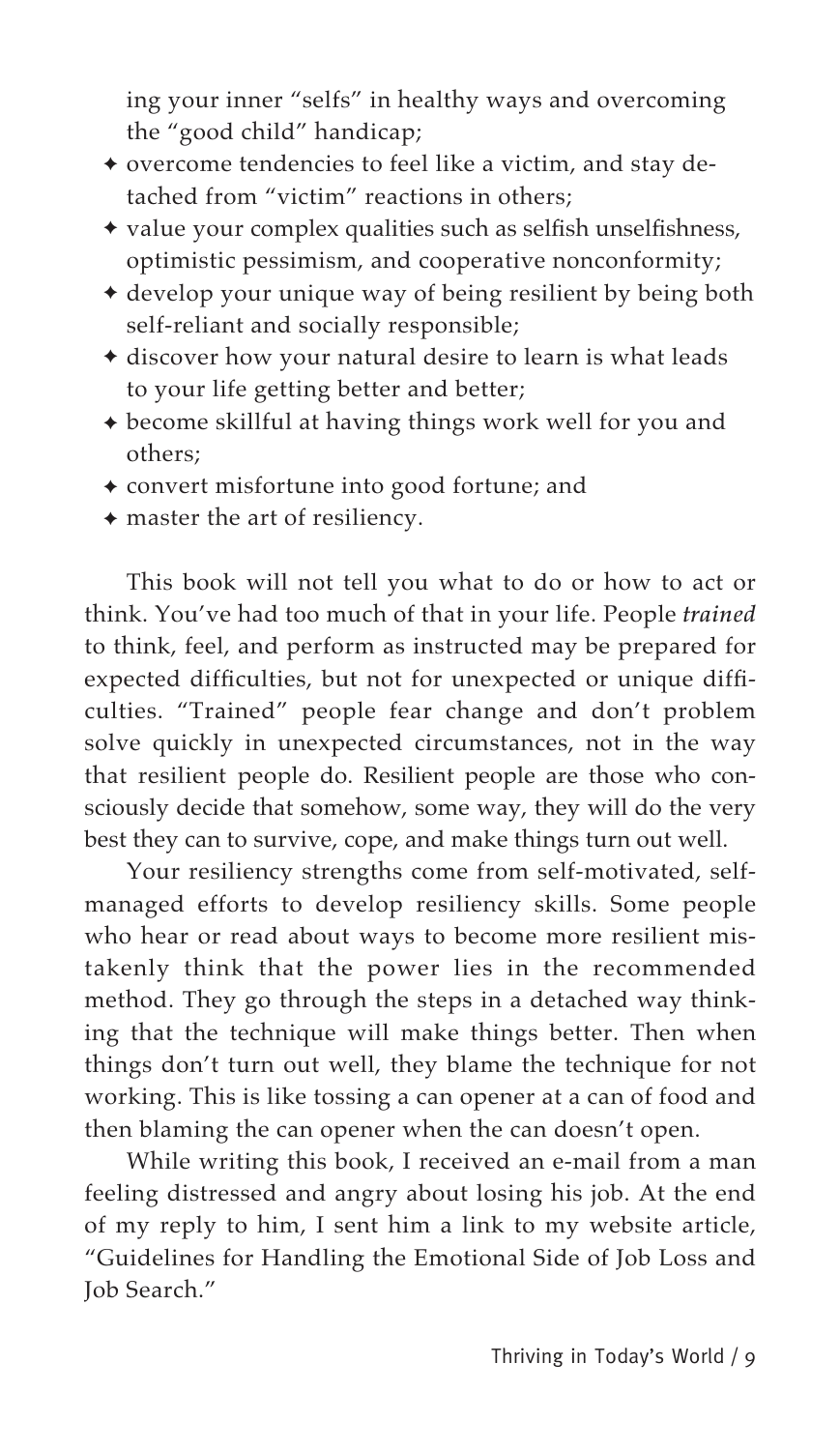He responded immediately, "I DID THAT CRAP. IT DID NOT GET ME ANYWHERE!"[5](#page--1-0)

Just as a can opener doesn't open cans by itself, reading about resiliency skills doesn't make a person resilient. Resiliency comes from deciding to learn good skills for bouncing back from setbacks and working to have things turn out well. Your intention to develop resiliency methods that work for you is what determines your success or failure.

#### *The Five Levels of Resiliency and Three Barriers to Overcome*

A few people are born resilient. Like natural athletes, they have it in them from the start. The rest of us have inborn resiliency potentials that we can access and develop if we choose to. You were born with the ability to learn how to hold up under pressure, adapt quickly to change, bounce back from setbacks, and find ways to have bad situations to turn out well.

Chapter 3 emphasizes the importance of deciding to control much of what is happening in your life, and it lists eight principles and beliefs affecting resiliency. One important principle, true for anyone motivated to increase his or her resiliency, is to understand that we humans can learn new abilities at any age. Developing your resiliency strengths, however, may require overcoming and breaking free from three barriers to resiliency that handicap people who

- ✦ were raised to be a "good" boy or girl;
- ✦ are overly socialized to conform and believe that external forces control your life; and
- ✦ believe the social myth of "stress."

In the chapters ahead you will learn how to free yourself from these three barriers to resiliency.

The steps for developing your resiliency skills and strengths follow a hierarchy of five levels. Each one builds on the one before. These are to accomplish the following:

- 1. Optimize your health and well-being
- 2. Develop good problem-solving skills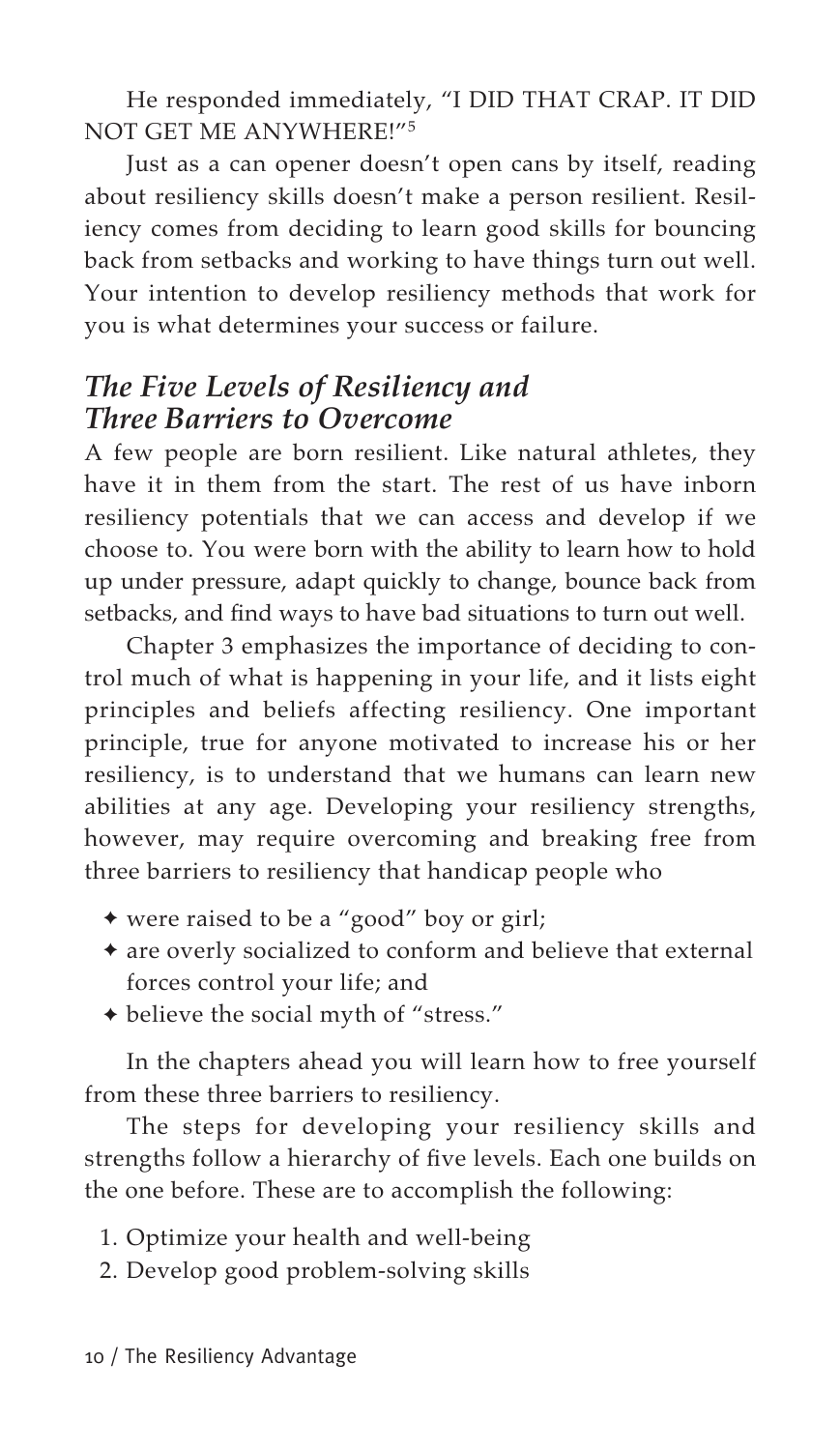- 3. Develop strong inner gatekeepers
- 4. Develop high-level resiliency skills
- 5. Discover your talent for serendipity

*The first level* shows how to create and follow a personal plan for optimizing your health and energy using a simple, practical action plan. In chapter 4, you will learn ways to use what is known about emotional and physical mind-body connections to free yourself from myths about stress. Level One skills include handling your feelings in emotionally competent ways during times of too much change and too many pressures. This well-tested, practical, realistic plan is flexible so that you can adapt it to your unique nature. Psychologists know, for example, that a quiet person needs time alone to recover from distress, while an outgoing person needs to talk with others.

*The second level* prepares you to focus outward to problem solve challenges. Psychology research shows that problemfocused responses to unexpected difficulties lead to resiliency, while strong emotional reactions in which you feel like a victim lead to helplessness. In chapter 5, you will learn how to strengthen your problem-solving skills using three kinds of human intelligence: analytical, creative, and practical.

*The third level* focuses inward on three mind-body dimensions that determine resiliency—strong self-esteem, self-confidence, and a positive self-concept based on moral values. Chapter 6 explains how these three core "selfs" function like gatekeepers to your higher-level abilities. If they are weak, you will not be very resilient. If they are strong and healthy, you can access and develop many resiliency strengths.

Resiliency research shows that the biggest barrier to resiliency for some people is their "good child" upbringing. As you will see in chapters 6 and 7, having been raised to be a good boy or girl can prevent you from doing what it takes to be resilient when your world is shaken up. In your personal resiliency plan, you will learn how to overcome inner barriers to resiliency by developing and strengthening the three gatekeepers to an optimal level.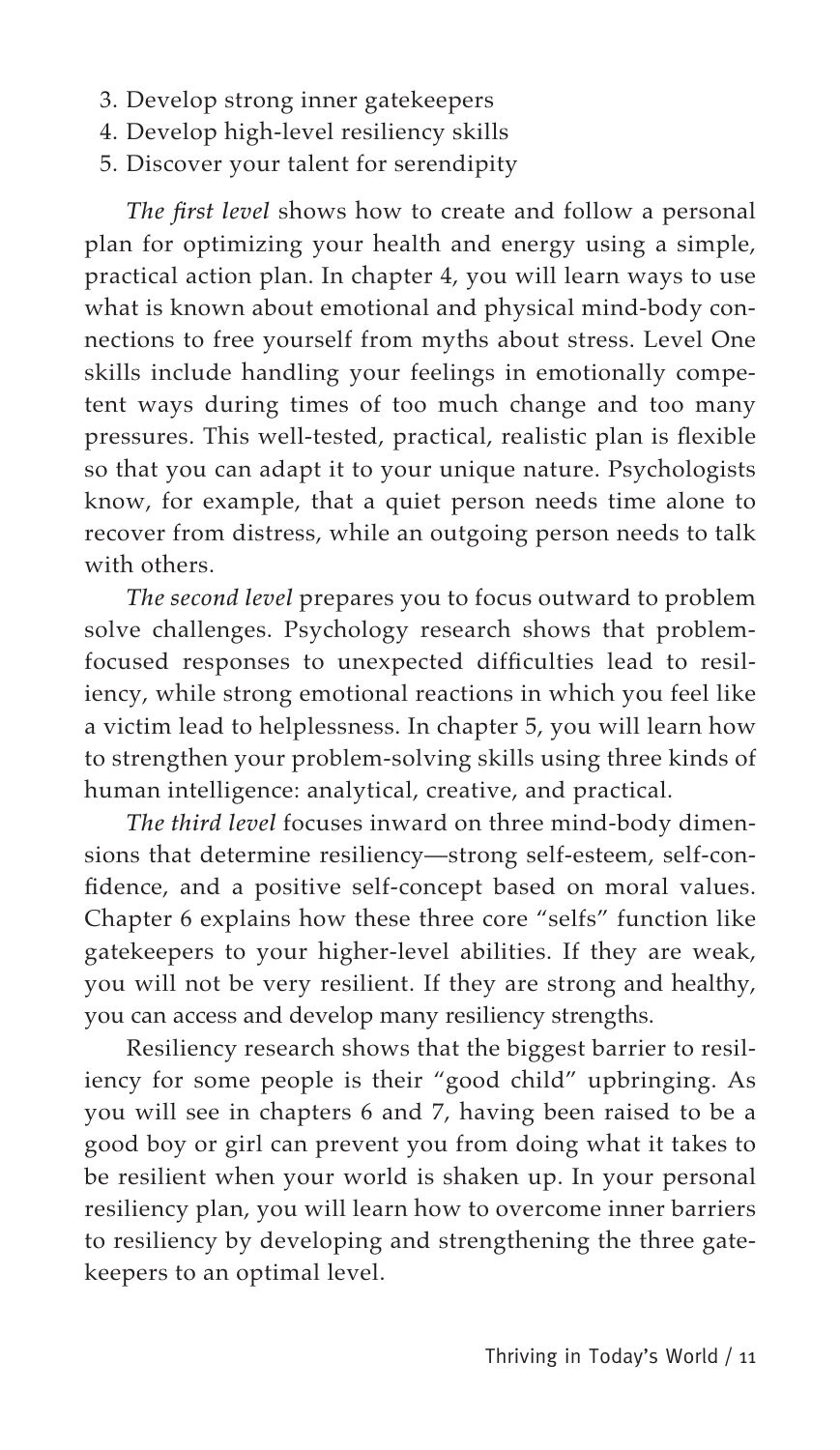At *the fourth level* you develop abilities and skills found in highly resilient people. Chapter 7 shows how childlike curiosity and self-managed learning lead to advanced resiliency skills.

Our ancestors knew about the power of hope. Chapter 8 provides new information about optimism, positive thinking, coping skills, and resiliency that can empower you during times of adversity.

Chapter 9 is a stretch for many people. It explains how to gain deep mental and emotional stability by developing a flexibly complex, unique personality. The most resilient people reach a level of development where they gain strength from counterbalanced inner qualities. They are not socially compliant, for example, but act in socially responsible ways.

In chapter 10, you will see that the best way to understand highly resilient people is to observe what happens around them. In a workplace without up-to-date job descriptions, they are more effective than others because they are free to interact with the moment-to-moment action in ways that lead to things working well for everyone. They work less hard than others, however, because they have mastered the art of allowing things to work well.

*The fifth level* is the highest level of resiliency. People at this level have a major advantage in a world of constant change. They don't fight against disruptive change because they accept new realities quickly. They know that everything in the world happens the way it should. They align rapidly to new realities and allow themselves to influence events so that things turn out well. As shown in chapter 11, highly resilient people can dance and flow with disruptive change because they have many attitudes and perspectives that let them be both involved and detached from the action. Resiliency lets you align quickly to new circumstances and steer the swirling energies to reach good outcomes. A reliable strength at this level is the talent for serendipity—the ability to convert accidents and misfortune into lucky accidents and good fortune.

Stories of survivors of extreme resiliency challenges can be inspiring. Chapter 12 describes how some people not only survive circumstances that overwhelm others, they recover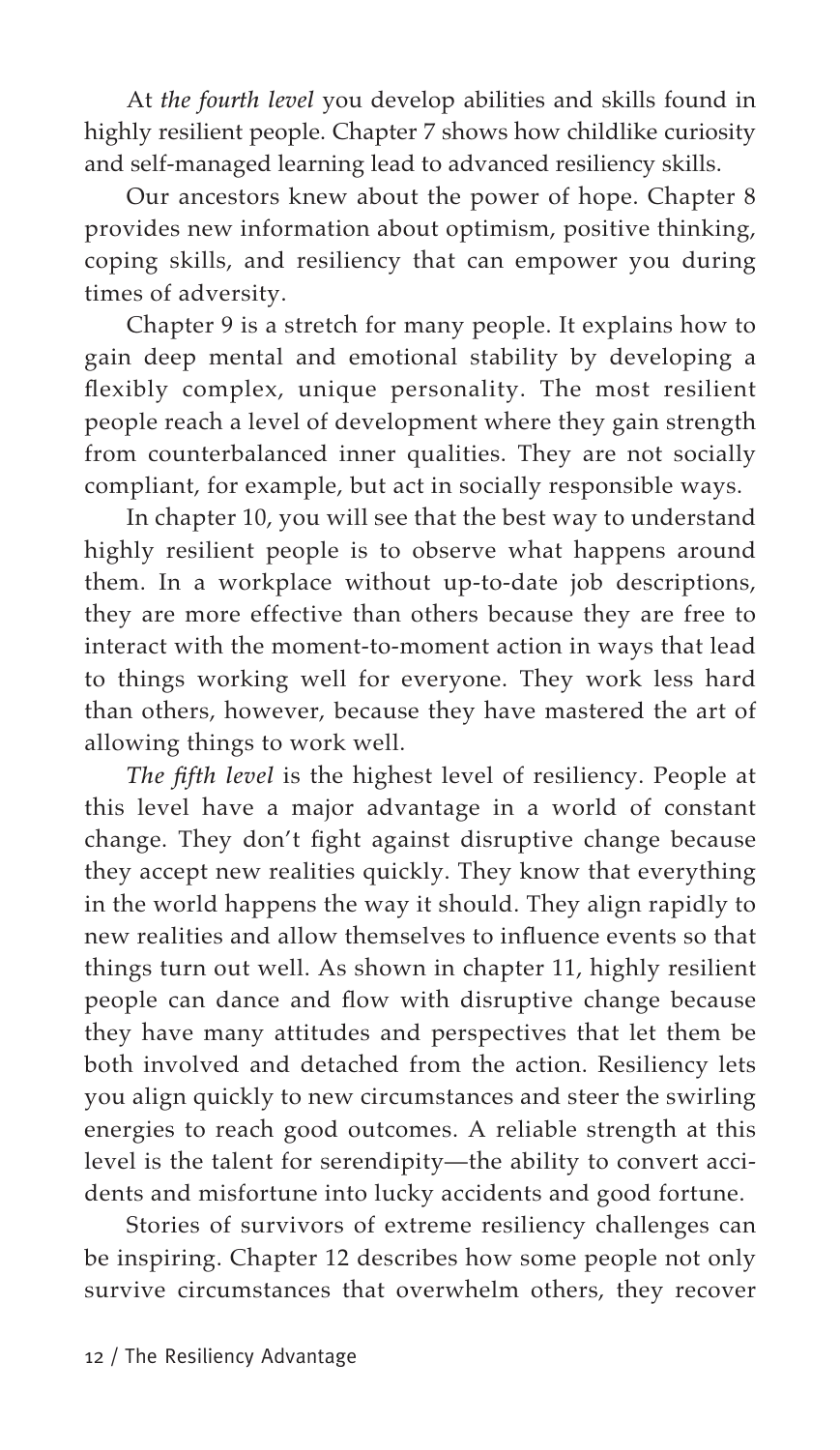stronger and better. Lance Armstrong, for example, almost died from cancer that had spread to many organs in his body. He had extensive surgery, underwent chemotherapy, survived the cancer, and came back to win the Tour de France bicycle race, year after year. In interviews Armstrong has said, "If I had to choose between getting testicular cancer and winning the Tour de France, I would choose testicular cancer." He describes his bout with cancer as "a special wake-up call." The cancer left him scarred physically and emotionally. "But it was an unexpected gift." He says his recovery ordeal changed him. It awakened him to fully appreciate the bless-ings of good health, a loving family, and close friends.<sup>[6](#page--1-0)</sup>

#### . . . . . . . . . . . . . .

Three elements lead to personal effectiveness—you know *what* has to be done, know *how* to do it, and feel *motivated* to do it. At the end of each chapter, you will find suggested Resiliency Development Activities. You will increase the speed and depth of your resiliency development by doing the activities, recording what you learn in a private journal, and discussing what you are learning with others.

The five levels of resiliency described in this book provide you with a comprehensive, personalized system for bouncing back faster and easier and living a longer, healthier, more enjoyable life. This program shows how to use knowledge from the new *science* of resiliency psychology to learn the art of resiliency. It shows how to benefit from aligning your mind, attitudes, and actions with the reality that our world is a vibrant, dynamic place of unceasing change.

A significant benefit from being self-confident, changeproficient, optimistic, and skilled at making things work well is that you master the process of nonstop change. As described in chapter 13, the pressures of nonstop, disruptive change appear to be motivating a human transformation to a new way of being. Your ability to resile over and over comes from allowing your mind, attitudes, feelings, values, skills, and unique nature to be different in every situation, organized by your purposeful consciousness.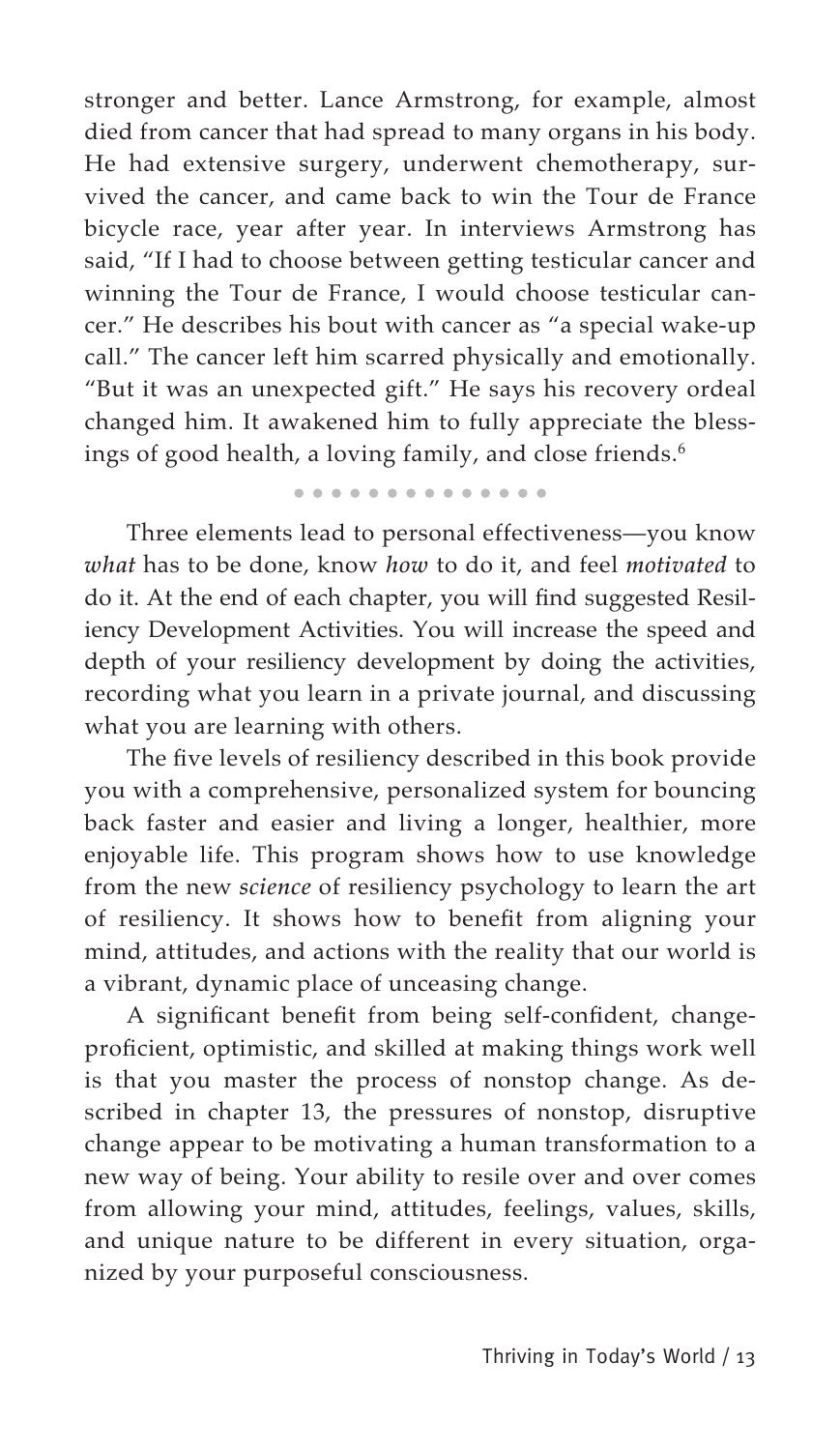The art of resiliency gives you a powerful advantage in today's world. Your learning will be most useful if you put together your own plan for developing your way of being resilient and don't restrict yourself only to what you read in this book. In the school of life, the responsibility is on the learner, not the teacher.

Before reading further about resiliency, take the resiliency self-assessment, "How Resilient Are You?" in chapter 2. It will give you an overview of the most important resiliency skills and indicate how well you use them now.

#### Resiliency Development Activities

- 1. What differences have you noticed between people who are highly resilient and those who are not very resilient? Make two lists.
- 2. Something done with great skill may be described as "an art." Dozens of books have been written on topics such as *The Art of Happiness, The Art of Leadership, The Art of Conversation, The Art of War,* and so forth. What does doing anything as "an art" mean to you? What are your thoughts about "the art of resiliency?" What appeals to you about learning resiliency as "an art?"
- 3. The chapters ahead have embedded within them an unstated, essential resiliency skill. See if you can identify what it is.